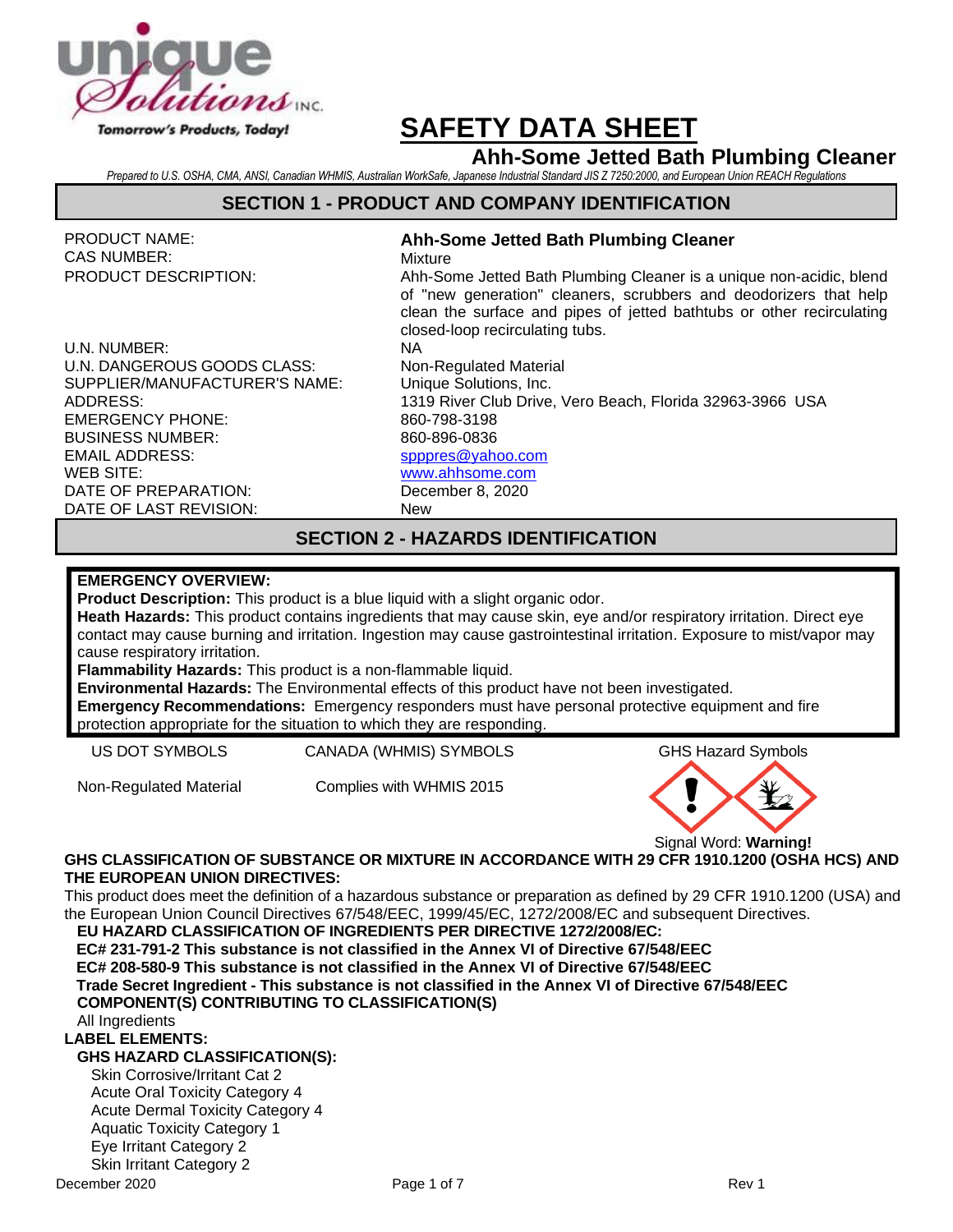

Tomorrow's Products, Today!

# **SAFETY DATA SHEET Ahh-Some Jetted Bath Plumbing Cleaner**

# STOT SE Category 3

- H315: Causes skin irritation
- H302: Harmful if swallowed
- H312: Harmful in contact with skin
- H410: Very toxic to aquatic life with long lasting effects
- H319: Causes severe eye irritation
- H335: May cause respiratory irritation

#### **RESPONSE STATEMENT(S):**

P332+P313: If skin irritation occurs: Get medical advice/attention P305+P351+P338: IF IN EYES: Rinse

cautiously with water for several minutes. Remove contact lenses, if present and easy to do. Continue Rinsing.

#### **OTHER KNOWN HAZARD(S):**

# **HAZARD STATEMENT(S): PRECAUTIONARY STATEMENT(S):**

P261: Avoid breathing mist/vapors/spray P264: Wash hands thoroughly after handling P273: Avoid release to the environment P280: Wear protective gloves/protective clothing/eye protection/face protection

#### **STORAGE STATEMENT(S)**:

P404: Store in a closed container. **DISPOSAL STATEMENT(S):** P501: Dispose of contents/container in accordance with local/regional/national/international regulations

 This mixture has not been tested to the criteria for PBT or vPvB in accordance with Annex VII. No other hazards known

#### **HEALTH HAZARDS OR RISKS FROM EXPOSURE:**

**ACUTE:** Exposure to this product may cause irritation of the eyes with redness and tearing. Prolonged or repeated exposure or contact with skin may cause irritation with redness. Inhalation of this products mist/vapors may cause irritation to the respiratory tract. Ingestion may cause gastrointestinal irritation including pain, vomiting or diarrhea. **CHRONIC:** None Known

**TARGET ORGANS:** ACUTE: Eye, Respiratory System, Skin CHRONIC: None Known

# **SECTION 3 - COMPOSITION and INFORMATION ON INGREDIENTS**

| <b>HAZARDOUS INGREDIENTS:</b>                                                                                                                                  | CAS#        | <b>EINECS#</b> | ICSC#      | WT <sub>%</sub>          | <b>GHS HAZARD CLASSIFICATION(S):</b>                                                                                                                                         |
|----------------------------------------------------------------------------------------------------------------------------------------------------------------|-------------|----------------|------------|--------------------------|------------------------------------------------------------------------------------------------------------------------------------------------------------------------------|
| Water                                                                                                                                                          | 7732-18-5   | 231-791-2      | Not Listed | $75 - 85%$               | Not Classified                                                                                                                                                               |
| Alkyl Dimethyl Benzyl Ammonium<br>Chloride (C12-18)                                                                                                            | 68391-01-5  | 269-919-4      | Not Listed | $1 - 3%$                 | H315: Skin Corrosion/Irritation Cat 2, H302:<br>Acute Oral Toxicity Cat 4, H312: Acute<br>Dermal Toxicity Cat 4, H410: Hazardous to<br>aquatic environment, long term hazard |
| Trade Secret*                                                                                                                                                  | Proprietary | Proprietary    | Not Listed | $10 - 15\%$ <sup>*</sup> | H315: Skin Irritation Cat 2, H319: Eye Irritation<br>Cat 2, H335: STOT SE Cat 3                                                                                              |
| Balance of other ingredients are non-hazardous or less than 1% in concentration (or 0.1% for<br>carcinogens, reproductive toxins, or respiratory sensitizers). |             |                |            |                          |                                                                                                                                                                              |

\*The actual concentration is being withheld per WHMIS 2015 and OSHA HazCom 2012

**NOTE:** This product has been classified in accordance with the hazard criteria of OSHA 29CFR1910.1200 and the SDS contains all the information required by the CPR, EU Directives and the Japanese Industrial Standard *JIS Z 7250: 2000*.

# **SECTION 4 - FIRST-AID MEASURES**

Contaminated individuals of chemical exposure must be taken for medical attention if any adverse effect occurs. Rescuers should be taken for medical attention, if necessary. Have the product container or label with you when calling a poison control center or doctor, or going for treatment. You may also contact the National Pesticide Information Center at 800-858-7378 for general or medical information.

**EYE CONTACT:** If product enters the eyes, hold eye open and rinse slowly and gently with water for 15 – 20 minutes. Remove contact lenses, if present, after the first 5 minutes, then continue rinsing eye. Call a poison control center or doctor for treatment advice.

**SKIN CONTACT:** Remove contaminated clothing. Rinse skin immediately with plenty of water for 15 – 20 minutes. Call a poison control center or doctor for treatment advice. Launder clothing before re-use.

**INHALATION:** If breathing becomes difficult, remove person to fresh air. If person is not breathing, call 911 or an ambulance, then give artificial respiration, preferably by mouth to mouth, if possible. Call a poison control center or doctor for further treatment advice.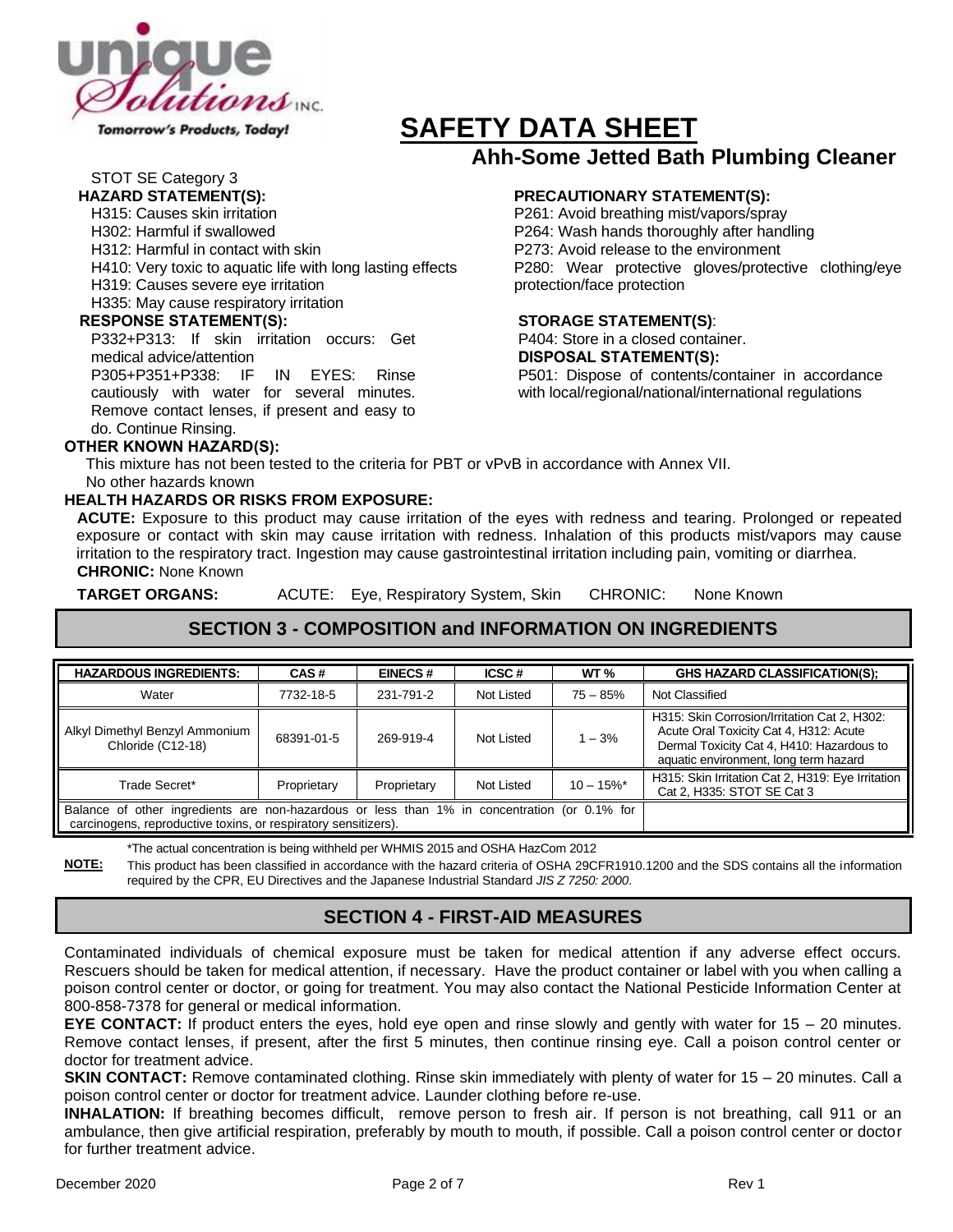

# **SAFETY DATA SHEET Ahh-Some Jetted Bath Plumbing Cleaner**

**INGESTION:** If product is swallowed, call physician or poison control center immediately for the most current treatment information. If professional advice is not available, do not induce vomiting. Never induce vomiting or give diluents (milk or water) to someone who is unconscious, having convulsions, or who cannot swallow. Seek medical advice. Take a copy of the label and/or SDS with the victim to the health professional.

**MEDICAL CONDITIONS AGGRAVATED BY EXPOSURE:** Pre-existing skin, or respiratory problems may be aggravated by prolonged exposure to this product.

**RECOMMENDATIONS TO PHYSICIANS:** Treat symptoms and reduce over-exposure.

#### **SECTION 5 - FIRE-FIGHTING MEASURES**

#### **FLASH POINT:** Non-Flammable **AUTOIGNITION TEMPERATURE:** Not Applicable **FLAMMABLE LIMITS (in air by volume, %):** Lower (LEL): NA Upper (UEL): NA **FIRE EXTINGUISHING MATERIALS:** Dry chemical, foam, carbon dioxide or water fog. **UNUSUAL FIRE AND EXPLOSION HAZARDS**: Water based solution that is not expected to be a fire or explosion hazard. Explosion Sensitivity to Mechanical Impact: No **Explosion Sensitivity to Static Discharge:** No **SPECIAL FIRE-FIGHTING PROCEDURES**: Incipient fire responders should wear eye protection. Structural firefighters must wear Self-Contained Breathing Apparatus and full protective equipment. Isolate materials not yet involved in the fire and protect personnel. Move containers from fire area if this can be done without risk; otherwise, cool with carefully applied water spray. If possible, prevent runoff water from entering storm drains, bodies of water, or other environmentally sensitive areas. **NFPA RATING SYSTEM HMIS RATING SYSTEM**





**Hazard Scale: 0** = Minimal **1** = Slight **2** = Moderate **3** = Serious **4** = Severe \* = Chronic hazard

# **SECTION 6 - ACCIDENTAL RELEASE MEASURES**

**SPILL AND LEAK RESPONSE:** Personnel should be trained for spill response operations.

**SPILLS:** Contain spill if safe to do so. Eliminate all sources of ignition. Prevent entry into drains, sewers, and other waterways. Soak up with an absorbent material and place in an appropriate container for disposal. Dispose of in accordance with applicable Federal, State, and local procedures (see Section 13, Disposal Considerations).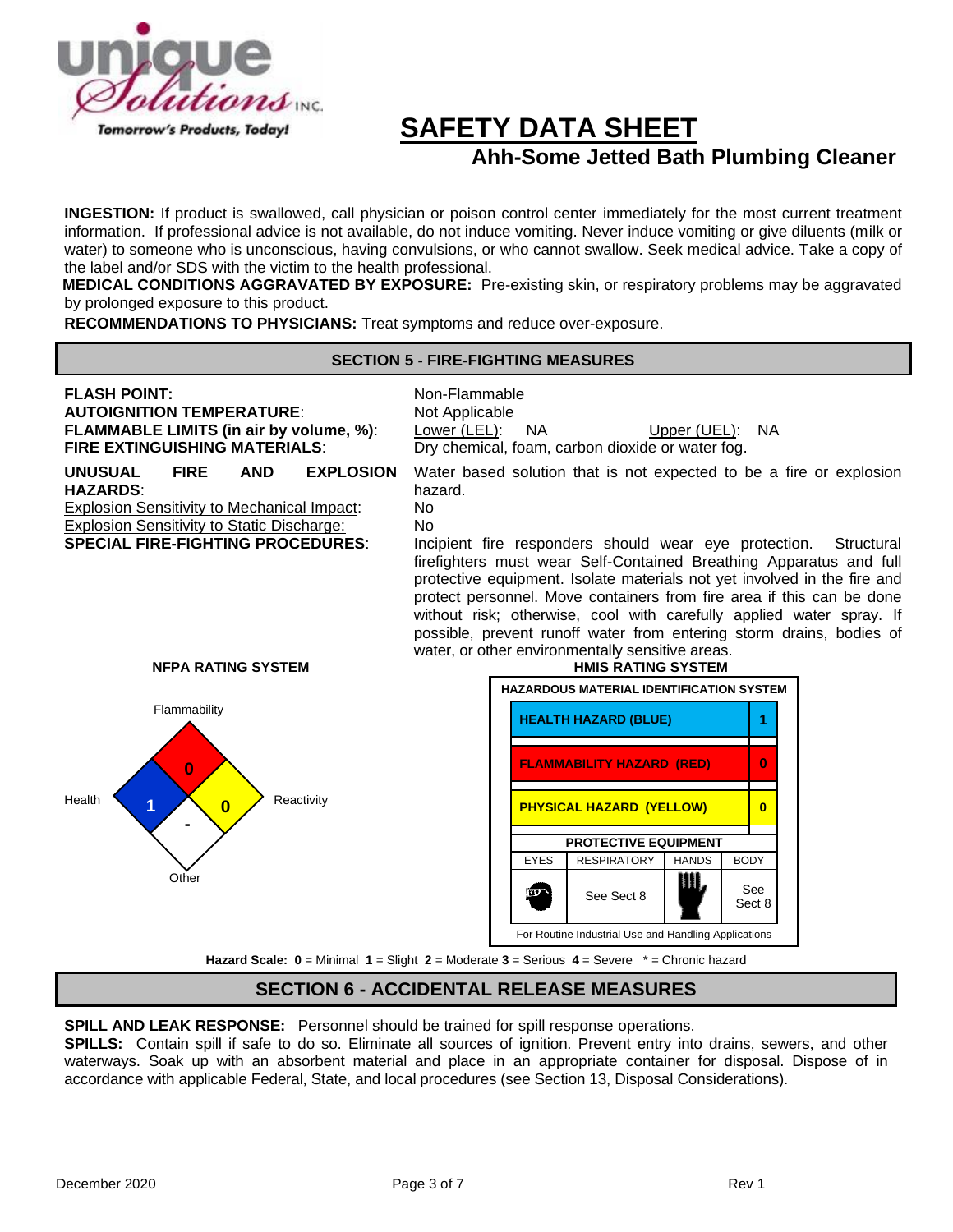

# **Ahh-Some Jetted Bath Plumbing Cleaner**

# **SECTION 7 - HANDLING and STORAGE**

**WORK PRACTICES AND HYGIENE PRACTICES:** As with all chemicals, avoid getting this product ON YOU or IN YOU. Wash thoroughly after handling this product. Do not eat, drink, smoke, or apply cosmetics while handling this product. Avoid breathing vapors/mists/sprays generated by this product. Use in a well-ventilated location. Remove contaminated clothing immediately.

**STORAGE AND HANDLING PRACTICES:** Containers of this product must be properly labeled. Store containers in a cool, dry location away from heat and sources of ignition. Keep container tightly closed when not in use. Store away from incompatible materials.

# **SECTION 8 - EXPOSURE CONTROLS - PERSONAL PROTECTION**

#### **EXPOSURE LIMITS/GUIDELINES:**

| <b>Chemical Name</b>                                | CAS#        | <b>ACGIH TWA</b> | <b>OSHA TWA</b> |
|-----------------------------------------------------|-------------|------------------|-----------------|
| Water                                               | 7732-18-5   | Not Listed       | Not Listed      |
| Alkyl Dimethyl Benzyl Ammonium Chloride<br>(C12-18) | 68391-01-5  | Not Listed       | Not Listed      |
| Trade Secret                                        | Proprietary | Not Listed       | Not Listed      |

Currently, International exposure limits are not established for the components of this product. Please check with competent authority in each country for the most recent limits in place.

**VENTILATION AND ENGINEERING CONTROLS:** Use with adequate ventilation to ensure exposure levels are maintained below the limits provided below. Use local exhaust ventilation to control airborne mist/vapor/dust. Ensure eyewash/safety shower stations are available near areas where this product is used.

*The following information on appropriate Personal Protective Equipment is provided to assist employers in complying with OSHA regulations found in 29 CFR Subpart I (beginning at 1910.132) or equivalent standard of Canada, or standards of EU member states (including EN 149 for respiratory PPE, and EN 166 for face/eye protection), and those of Japan. Please reference applicable regulations and standards for relevant details.*

**RESPIRATORY PROTECTION:** Maintain airborne contaminant concentrations below guidelines listed above, if applicable. If necessary, use only respiratory protection authorized in the U.S. Federal OSHA Respiratory Protection Standard (29 CFR 1910.134), equivalent U.S. State standards, Canadian CSA Standard Z94.4-93, the European Standard EN149, or EU member states.

**EYE PROTECTION:** Splash goggles or safety glasses with side shields recommended where splashing is possible.If necessary, refer to U.S. OSHA 29 CFR 1910.133, Canadian Standards, and the European Standard EN166, Australian Standards, or relevant Japanese Standards.

**HAND PROTECTION:** Compatible chemical protective gloves recommended as appropriate for task. Wash hands after removing gloves. If necessary, refer to U.S. OSHA 29 CFR 1910.138, the European Standard DIN EN 374, the appropriate Standards of Canada, Australian Standards, or relevant Japanese Standards.

**BODY PROTECTION:** Use body protection appropriate to prevent contact (e.g. lab coat, overalls). If necessary, refer to appropriate Standards of Canada, or appropriate Standards of the EU, Australian Standards, or relevant Japanese Standards.

# **SECTION 9 - PHYSICAL and CHEMICAL PROPERTIES**

**PHYSICAL STATE:** Liquid **ODOR THRESHOLD (PPM): VAPOR PRESSURE (mmHg):** Not Available **VAPOR DENSITY (AIR=1):** Not Available **EVAPORATION RATE (nBuAc = 1):** Not Available **BOILING POINT (C°):**  $212^{\circ}F$ **BOILING POINT (C°): FREEZING POINT (C°):** Not Available **pH:** 7.0 – 8.0

**APPEARANCE & ODOR:** Blue liquid with a slight organic odor.<br> **ODOR THRESHOLD (PPM):** Not Available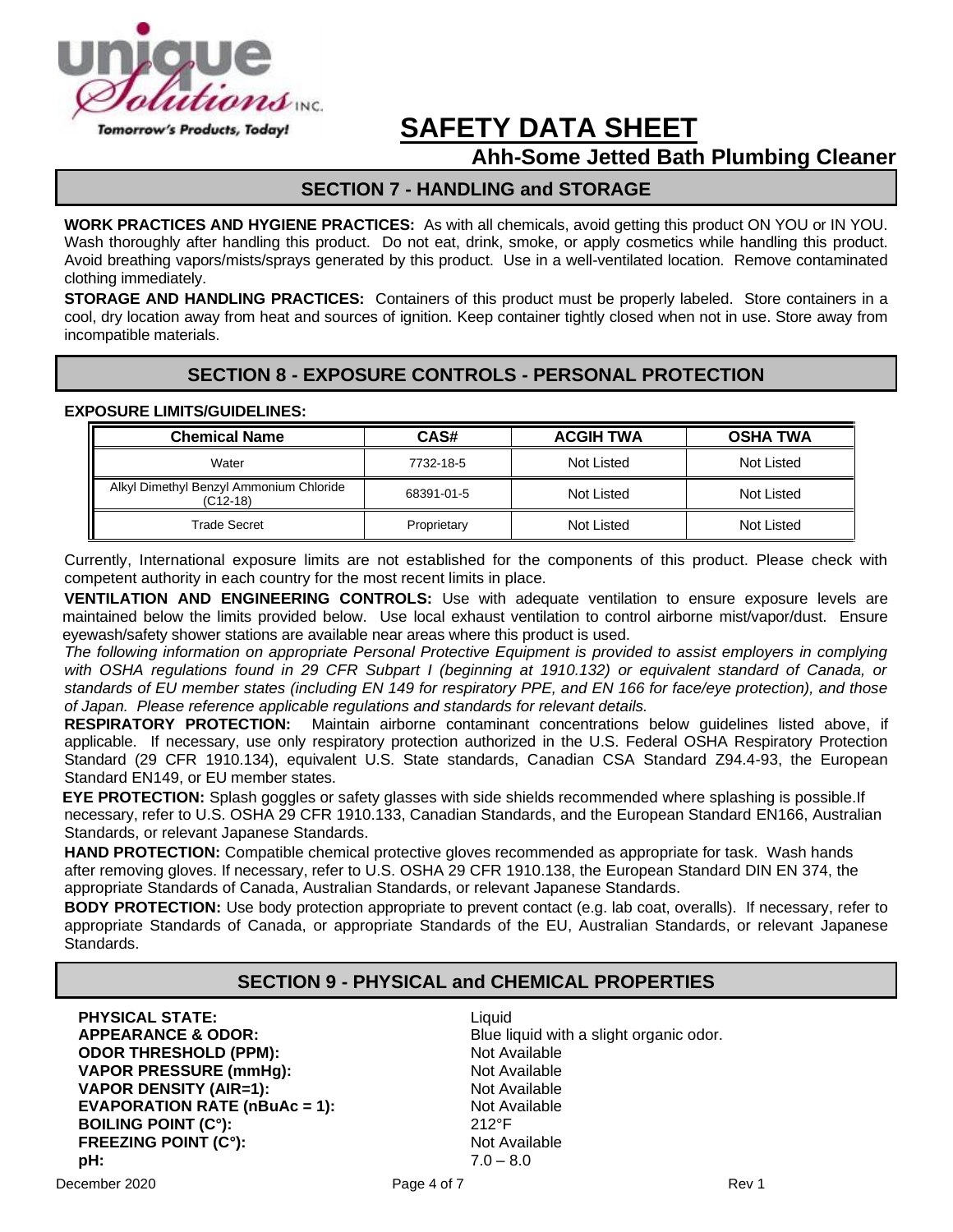

# **Ahh-Some Jetted Bath Plumbing Cleaner**

**SPECIFIC GRAVITY 20°C: (WATER =1)** 1.0 **SOLUBILITY IN WATER (%)** Complete **VOC:** Nil

# **SECTION 10 - STABILITY and REACTIVITY**

#### **STABILITY:** Product is stable

**DECOMPOSITION PRODUCTS:** When heated to decomposition this product produces Oxides of carbon (COx) and hydrogen chloride fumes.

**MATERIALS WITH WHICH SUBSTANCE IS INCOMPATIBLE:** Strong oxidizing agents, soap, or other anionic materials.

**HAZARDOUS POLYMERIZATION:** Will not occur.

**CONDITIONS TO AVOID:** Contact with incompatible materials, extreme temperatures and freezing conditions.

### **SECTION 11 - TOXICOLOGICAL INFORMATION**

#### **TOXICITY DATA:**

| <b>Chemical Name</b>                                | CAS#        | Oral LD50                                                        | <b>Dermal LD50</b>                                               | <b>Inhalation LC50</b> |  |  |
|-----------------------------------------------------|-------------|------------------------------------------------------------------|------------------------------------------------------------------|------------------------|--|--|
| Water                                               | 7732-18-5   | No Data Available                                                | No Data Available                                                | No Data Available      |  |  |
| Alkyl Dimethyl Benzyl<br>Ammonium Chloride (C12-18) | 68391-01-5  | 426 mg/kg                                                        | 930 mg/kg                                                        | No Data Available      |  |  |
| <b>Trade Secret</b>                                 | Proprietary | No Data Available                                                | No Data Available                                                | No Data Available      |  |  |
| <b>Acute Oral Toxicity</b>                          |             | <b>Oral Toxicity Category 4</b>                                  |                                                                  |                        |  |  |
| <b>Skin Corrosion / Irritation</b>                  |             | <b>Skin Corrosion / Irritation Category 2</b>                    |                                                                  |                        |  |  |
| <b>Serious Eye Damage / Irritation</b>              |             | <b>Eye Irritation Category 2</b>                                 |                                                                  |                        |  |  |
| <b>Respiratory or Skin Sensitization</b>            |             | Based on available data, the classification criteria are not met |                                                                  |                        |  |  |
| <b>Germ Cell Mutagenicity</b>                       |             | Based on available data, the classification criteria are not met |                                                                  |                        |  |  |
| Carcinogenicity                                     |             | Based on available data, the classification criteria are not met |                                                                  |                        |  |  |
| <b>Reproductive Toxicity</b>                        |             | Based on available data, the classification criteria are not met |                                                                  |                        |  |  |
| <b>STOT - Single Exposure</b>                       |             | <b>STOT SE Category 3</b>                                        |                                                                  |                        |  |  |
| <b>STOT - Repeated Exposure</b>                     |             | Based on available data, the classification criteria are not met |                                                                  |                        |  |  |
| <b>Aspiration Hazard</b>                            |             |                                                                  | Based on available data, the classification criteria are not met |                        |  |  |

#### **HEALTH HAZARDS OR RISKS FROM EXPOSURE:**

**ACUTE:** Exposure to this product may cause irritation of the eyes with redness and tearing. Prolonged or repeated exposure or contact with skin may cause irritation with redness. Inhalation of this products mist/vapors may cause irritation to the respiratory tract. Ingestion may cause gastrointestinal irritation including pain, vomiting or diarrhea.  **CHRONIC:** None Known

**SUSPECTED CANCER AGENT:** None of the ingredients are found on the following lists: FEDERAL OSHA Z LIST, NTP, CAL/OSHA, IARC and therefore is not considered to be, nor suspected to be a cancer-causing agent by these agencies.

**IRRITANCY OF PRODUCT:** Contact with this product can be irritating to exposed skin and/or eyes.

**SENSITIZATION OF PRODUCT:** This product is not considered a sensitizer.

**REPRODUCTIVE TOXICITY INFORMATION:** No data available

**SPECIFIC TARGET ORGAN TOXICITY – SINGLE EXPOSURE:** May cause irritation to skin and eyes

**SPECIFIC TARGET ORGAN TOXICITY – REPEATED EXPOSURE:** Repeated or prolonged exposure may cause skin irritation.

#### **ASPIRATION HAZARD:** None

**OTHER INFORMATION:** This product is significantly diluted in water and has a neutral pH. Dermal testing has been completed on similar product with only a mild reaction.

# **SECTION 12 - ECOLOGICAL INFORMATION**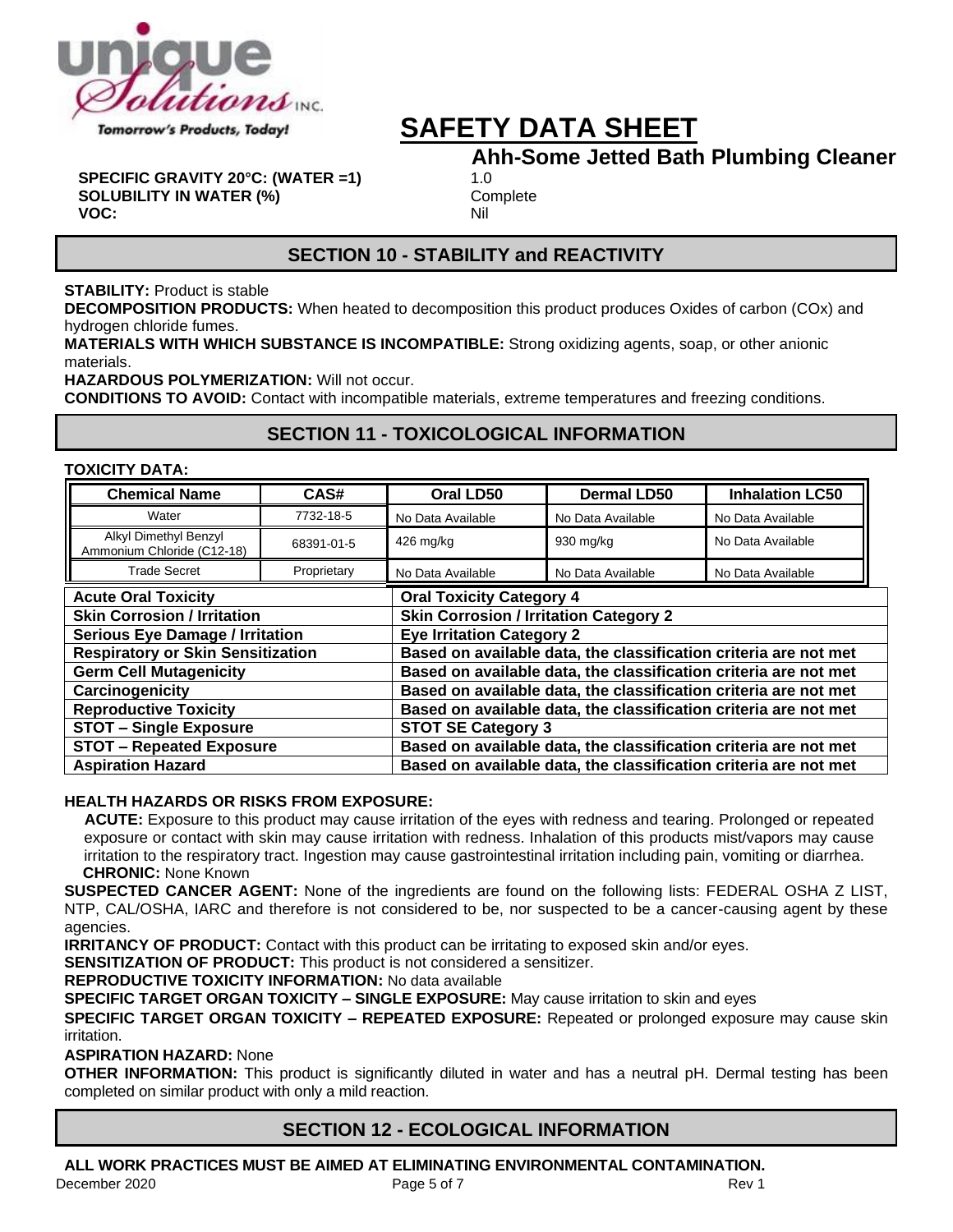

**Ahh-Some Jetted Bath Plumbing Cleaner**

**TOXICITY:**

This product has not been tested for its effects on aquatic life. **PERSISTENCE AND DEGRADABILITY:** No specific data available on this product. **BIOACCUMULATIVE POTENTIAL:** No data available. **MOBILITY IN SOIL:** No data available. **RESULTS OF PBT AND vPvB ASSESSMENT:** No specific data available on this product. **OTHER ADVERSE EFFECTS:** Harmful to aquatic life. **WATER ENDANGERMENT CLASS:** Water endangering in accordance with EU Guideline 91/155-EWG. Not determined

### **SECTION 13 - DISPOSAL CONSIDERATIONS**

**PREPARING WASTES FOR DISPOSAL:** Waste disposal must be in accordance with appropriate Federal, State, and local regulations, those of Canada, Australia, EU Member States and Japan.

### **SECTION 14 - TRANSPORTATION INFORMATION**

**US DOT; IATA; IMO; ADR:**

**THIS PRODUCT IS NOT HAZARDOUS AS DEFINED BY 49 CFR 172.101 BY THE U.S. DEPARTMENT OF TRANSPORTATION.**

**PROPER SHIPPING NAME:** Non-Regulated Material

**HAZARD CLASS NUMBER and DESCRIPTION:** None

**UN IDENTIFICATION NUMBER:** None

**PACKING GROUP:** None

**DOT LABEL(S) REQUIRED:** None

**NORTH AMERICAN EMERGENCY RESPONSE GUIDEBOOK NUMBER (2004):** NA

**MARINE POLLUTANT:** None of the ingredients are classified by the DOT as a Marine Pollutant (as defined by 49 CFR 172.101, Appendix B)

U.S. DEPARTMENT OF TRANSPORTATION (DOT) SHIPPING REGULATIONS:

This product is not classified as dangerous goods, per U.S. DOT regulations, under 49 CFR 172.101.

TRANSPORT CANADA, TRANSPORTATION OF DANGEROUS GOODS REGULATIONS:

This product is not classified as Dangerous Goods, per regulations of Transport Canada.

INTERNATIONAL AIR TRANSPORT ASSOCIATION (IATA):

This product is not classified as Dangerous Goods, by rules of IATA:

INTERNATIONAL MARITIME ORGANIZATION (IMO) DESIGNATION:

This product is not classified as Dangerous Goods by the International Maritime Organization.

EUROPEAN AGREEMENT CONCERNING THE INTERNATIONAL CARRIAGE OF DANGEROUS GOODS BY ROAD (ADR):

This product is not classified by the United Nations Economic Commission for Europe to be dangerous goods.

# **SECTION 15 - REGULATORY INFORMATION**

#### **UNITED STATES REGULATIONS:**

**SARA REPORTING REQUIREMENTS:** This product is subject to the reporting requirements of Sections 302, 304 and 313 of Title III of the Superfund Amendments and Reauthorization Act., as follows: None

**TSCA:** All components in this product are listed on the US Toxic Substances Control Act (TSCA) inventory of chemicals.

#### **SARA 311/312:**

Acute Health: Yes Chronic Health: No Fire: No Reactivity: No